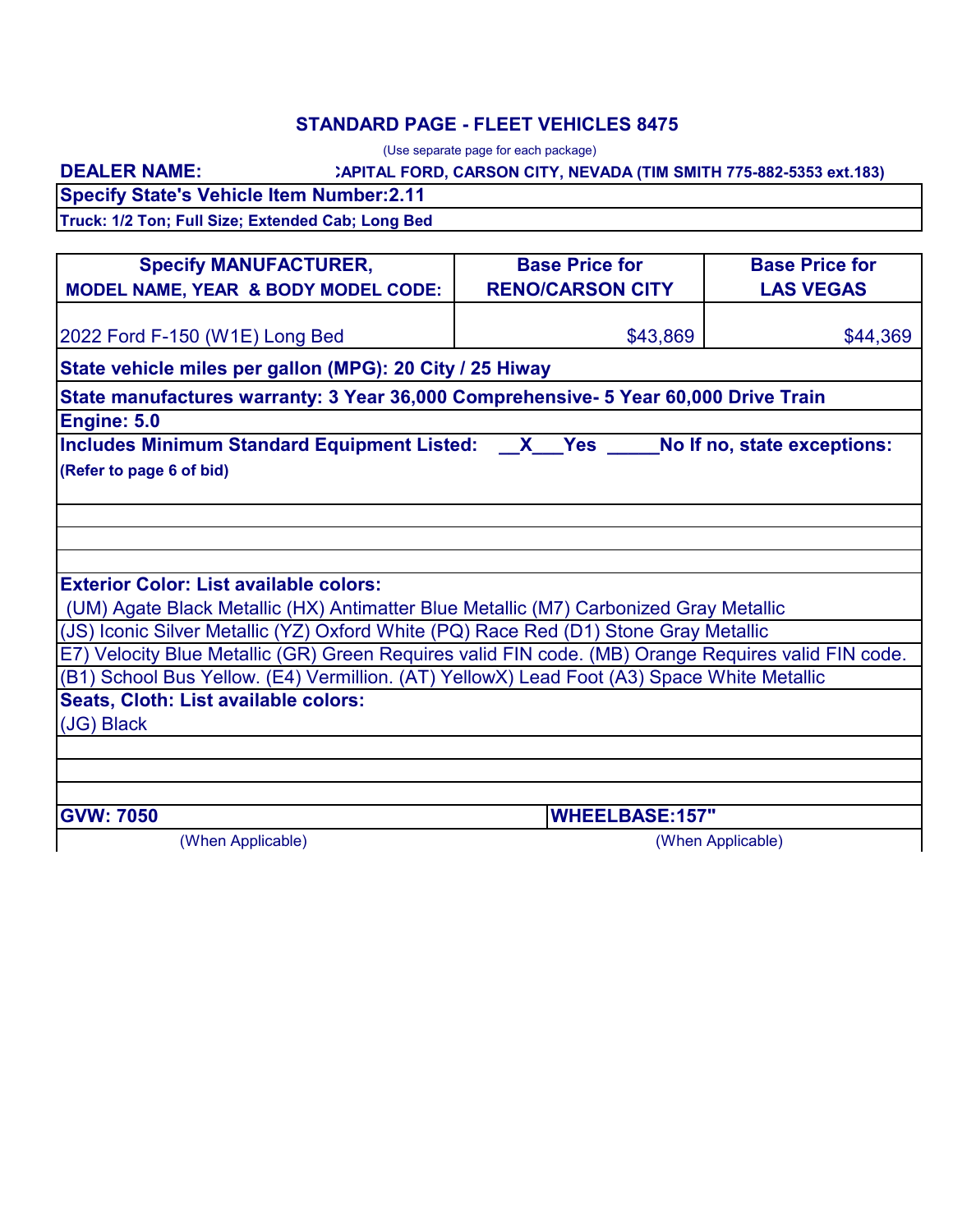### **OPTION PACKAGE PAGE ~ FLEET**

(Use separate page for each package)

#### **DEALER NAME\_\_\_\_\_\_\_\_\_\_\_\_\_\_**

### **CAPITAL FORD, CARSON CITY, NEVADA (TIM SMITH 775-882-5353 ext.211)**

\$

**Specify State's Vehicle Item Number:**

(i.e. 1.1 Sedan: Full size; 4 door; 6 passenger)

**Option Package Name/Code:**

List Equipment Features Below:

XLT 4WD=\$3598

Manual air conditioning , Cruise control with steering wheel controls, Power front windows

Driver and passenger 1-touch up, Remote power door locks with 2 stage unlock and illuminated entry

Manual tilt steering wheel, Manual telescopic steering wheel, Wireless phone connectivity